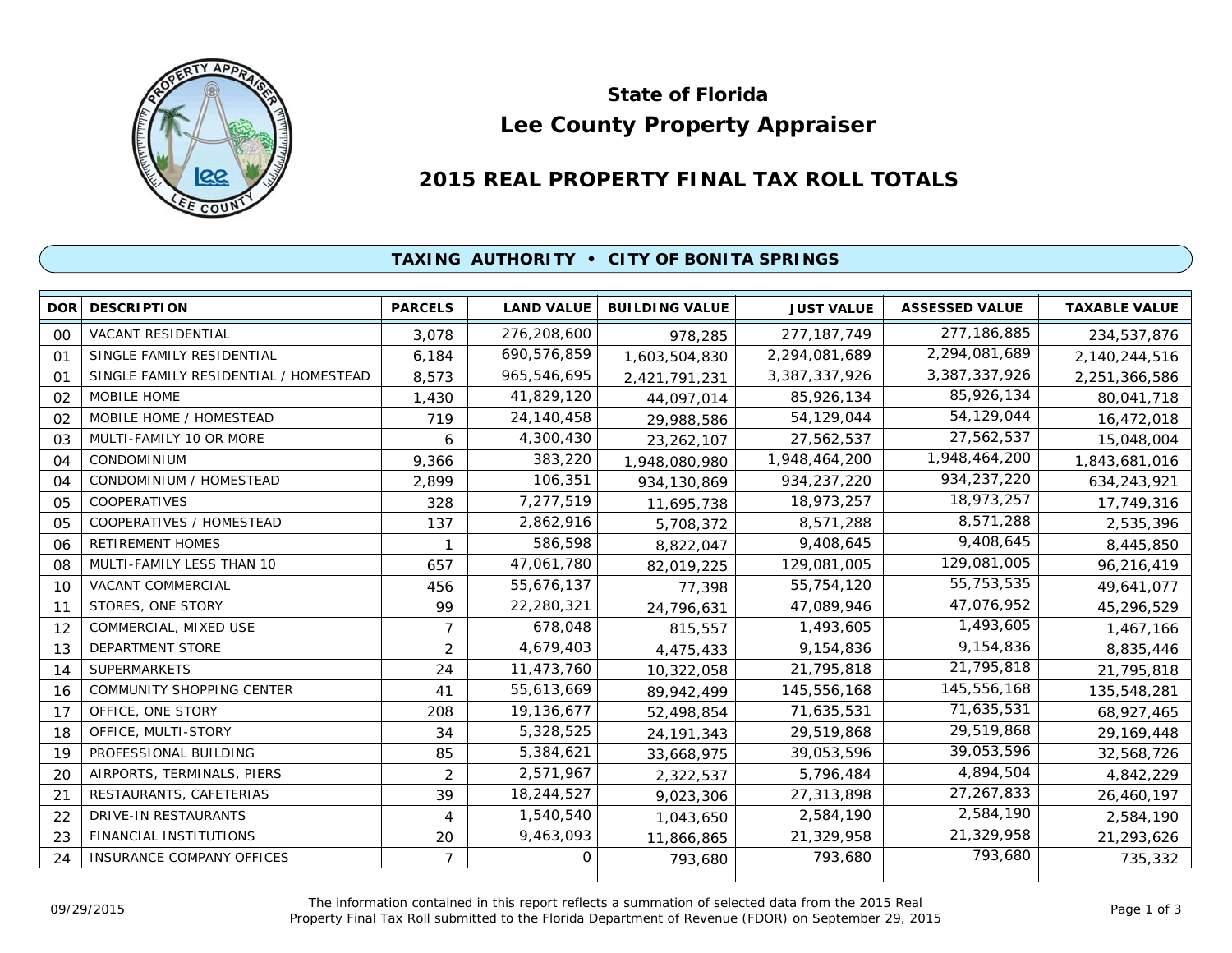### **TAXING AUTHORITY • CITY OF BONITA SPRINGS**

| 984,746<br>122,546<br>REPAIR SERVICE SHOPS<br>984,746<br>25<br>6<br>862,200<br>3,000,587<br>1,772,872<br>3,000,587<br><b>SERVICE STATIONS</b><br>5<br>26<br>1,227,715<br>19,814,478<br>9,367,225<br>19,814,478<br>27<br>AUTO SALES, REPAIR, ETC<br>46<br>10,447,253<br>42,199,663<br>31,106,053<br>PARKING LOTS, MH PARKS, ETC<br>42,199,663<br>28<br>21<br>11,093,610<br>111,608<br>75,000<br><b>FLORISTS, GREENHOUSES</b><br>30<br>111,608<br>$\mathbf{1}$<br>36,608<br>524,738<br>168,014<br>ENCLOSED THEATER/AUDITORIUM<br>$\overline{2}$<br>524,738<br>32<br>356,724<br>495,772<br>149,689<br>NIGHT CLUBS, LOUNGES, BARS<br>495,772<br>3<br>33<br>346,083<br>175,140<br>0<br>BOWLING ALLEYS, RINKS, ARENAS<br>175,140<br>34<br>$\mathbf{1}$<br>175,140<br>2,834,226<br>2,319,197<br>2,834,226<br>TOURIST ATTRACTIONS<br>4<br>35<br>515,029<br>7,316,958<br>4,362,477<br>7,316,958<br>37<br>RACE TRACKS<br>$\mathbf{1}$<br>2,954,481<br>26,422,517<br>15,025,804<br>26,433,920<br>GOLF COURSE, DRIVING RANGE<br>29<br>38<br>11,396,713<br>74,988,922<br>6,854,431<br>HOTELS, MOTELS<br>74,988,922<br>39<br>16<br>68,134,491<br>4,800,778<br>4,793,457<br>VACANT INDUSTRIAL<br>24<br>4,801,138<br>40<br>7,321<br>3,649,166<br>LIGHT MANUFACTURING<br>1,345,574<br>9<br>3,649,166<br>41<br>2,303,592<br>1,655,374<br>630,852<br>LUMBER YARDS, SAWMILLS<br>1,655,374<br>43<br>$\mathbf{1}$<br>1,024,522<br>1,816,282<br>$\overline{2}$<br>444,726<br>PACKING PLANTS<br>1,816,282<br>44<br>1,371,556<br>130,950<br>$\mathbf{O}$<br>OTHER FOOD PROCESSING<br>$\mathbf{1}$<br>130,950<br>46<br>130,950<br>307,658<br>216,275<br>307,658<br>MINERAL PROCESSING<br>47<br>$\mathbf{1}$<br>91,383<br>71, 167, 217<br>19,543,322<br>71, 167, 217<br>WAREHOUSING, DISTRIBUTION TERMINALS<br>173<br>48<br>51,623,895<br>2,292,331<br><b>OPEN STORAGE</b><br>5<br>1,964,660<br>2,292,331<br>49<br>327,671<br>2,054,798<br>1,801,502<br><b>CROPLAND CLASS I</b><br>17<br>5,123,591<br>51<br>253,296<br>138,457<br>7,560<br>CROPLAND CLASS III<br>170,897<br>53<br>$\mathbf{1}$<br>130,897<br>29,287<br>29,287<br><b>GRAZING LAND CLASS I</b><br>6<br>2,258,549<br>60<br>0<br>1,676,853<br>572,105<br><b>GRAZING LAND CLASS II</b><br>12<br>8,653,872<br>61<br>1,104,748<br>8,871<br>$\overline{2}$<br>8,871<br>90,350<br><b>GRAZING LAND CLASS III</b><br>62<br>$\Omega$<br>663,228<br>285,951<br>ORCHARD GROVES, CITRUS, ETC<br>1,750,936<br>4<br>377,277<br>66 | <b>TAXABLE VALUE</b> |
|-------------------------------------------------------------------------------------------------------------------------------------------------------------------------------------------------------------------------------------------------------------------------------------------------------------------------------------------------------------------------------------------------------------------------------------------------------------------------------------------------------------------------------------------------------------------------------------------------------------------------------------------------------------------------------------------------------------------------------------------------------------------------------------------------------------------------------------------------------------------------------------------------------------------------------------------------------------------------------------------------------------------------------------------------------------------------------------------------------------------------------------------------------------------------------------------------------------------------------------------------------------------------------------------------------------------------------------------------------------------------------------------------------------------------------------------------------------------------------------------------------------------------------------------------------------------------------------------------------------------------------------------------------------------------------------------------------------------------------------------------------------------------------------------------------------------------------------------------------------------------------------------------------------------------------------------------------------------------------------------------------------------------------------------------------------------------------------------------------------------------------------------------------------------------------------------------------------------------------------------------------------------------------------------------------------------------------------------------------------------------------------------------------------------------------------------------------|----------------------|
|                                                                                                                                                                                                                                                                                                                                                                                                                                                                                                                                                                                                                                                                                                                                                                                                                                                                                                                                                                                                                                                                                                                                                                                                                                                                                                                                                                                                                                                                                                                                                                                                                                                                                                                                                                                                                                                                                                                                                                                                                                                                                                                                                                                                                                                                                                                                                                                                                                                       | 944,915              |
|                                                                                                                                                                                                                                                                                                                                                                                                                                                                                                                                                                                                                                                                                                                                                                                                                                                                                                                                                                                                                                                                                                                                                                                                                                                                                                                                                                                                                                                                                                                                                                                                                                                                                                                                                                                                                                                                                                                                                                                                                                                                                                                                                                                                                                                                                                                                                                                                                                                       | 3,000,587            |
|                                                                                                                                                                                                                                                                                                                                                                                                                                                                                                                                                                                                                                                                                                                                                                                                                                                                                                                                                                                                                                                                                                                                                                                                                                                                                                                                                                                                                                                                                                                                                                                                                                                                                                                                                                                                                                                                                                                                                                                                                                                                                                                                                                                                                                                                                                                                                                                                                                                       | 19,658,410           |
|                                                                                                                                                                                                                                                                                                                                                                                                                                                                                                                                                                                                                                                                                                                                                                                                                                                                                                                                                                                                                                                                                                                                                                                                                                                                                                                                                                                                                                                                                                                                                                                                                                                                                                                                                                                                                                                                                                                                                                                                                                                                                                                                                                                                                                                                                                                                                                                                                                                       | 41,702,811           |
|                                                                                                                                                                                                                                                                                                                                                                                                                                                                                                                                                                                                                                                                                                                                                                                                                                                                                                                                                                                                                                                                                                                                                                                                                                                                                                                                                                                                                                                                                                                                                                                                                                                                                                                                                                                                                                                                                                                                                                                                                                                                                                                                                                                                                                                                                                                                                                                                                                                       | 89,769               |
|                                                                                                                                                                                                                                                                                                                                                                                                                                                                                                                                                                                                                                                                                                                                                                                                                                                                                                                                                                                                                                                                                                                                                                                                                                                                                                                                                                                                                                                                                                                                                                                                                                                                                                                                                                                                                                                                                                                                                                                                                                                                                                                                                                                                                                                                                                                                                                                                                                                       | 524,738              |
|                                                                                                                                                                                                                                                                                                                                                                                                                                                                                                                                                                                                                                                                                                                                                                                                                                                                                                                                                                                                                                                                                                                                                                                                                                                                                                                                                                                                                                                                                                                                                                                                                                                                                                                                                                                                                                                                                                                                                                                                                                                                                                                                                                                                                                                                                                                                                                                                                                                       | 495,772              |
|                                                                                                                                                                                                                                                                                                                                                                                                                                                                                                                                                                                                                                                                                                                                                                                                                                                                                                                                                                                                                                                                                                                                                                                                                                                                                                                                                                                                                                                                                                                                                                                                                                                                                                                                                                                                                                                                                                                                                                                                                                                                                                                                                                                                                                                                                                                                                                                                                                                       | 175,140              |
|                                                                                                                                                                                                                                                                                                                                                                                                                                                                                                                                                                                                                                                                                                                                                                                                                                                                                                                                                                                                                                                                                                                                                                                                                                                                                                                                                                                                                                                                                                                                                                                                                                                                                                                                                                                                                                                                                                                                                                                                                                                                                                                                                                                                                                                                                                                                                                                                                                                       | 2,834,226            |
|                                                                                                                                                                                                                                                                                                                                                                                                                                                                                                                                                                                                                                                                                                                                                                                                                                                                                                                                                                                                                                                                                                                                                                                                                                                                                                                                                                                                                                                                                                                                                                                                                                                                                                                                                                                                                                                                                                                                                                                                                                                                                                                                                                                                                                                                                                                                                                                                                                                       | 7,025,458            |
|                                                                                                                                                                                                                                                                                                                                                                                                                                                                                                                                                                                                                                                                                                                                                                                                                                                                                                                                                                                                                                                                                                                                                                                                                                                                                                                                                                                                                                                                                                                                                                                                                                                                                                                                                                                                                                                                                                                                                                                                                                                                                                                                                                                                                                                                                                                                                                                                                                                       | 24,756,905           |
|                                                                                                                                                                                                                                                                                                                                                                                                                                                                                                                                                                                                                                                                                                                                                                                                                                                                                                                                                                                                                                                                                                                                                                                                                                                                                                                                                                                                                                                                                                                                                                                                                                                                                                                                                                                                                                                                                                                                                                                                                                                                                                                                                                                                                                                                                                                                                                                                                                                       | 50,547,157           |
|                                                                                                                                                                                                                                                                                                                                                                                                                                                                                                                                                                                                                                                                                                                                                                                                                                                                                                                                                                                                                                                                                                                                                                                                                                                                                                                                                                                                                                                                                                                                                                                                                                                                                                                                                                                                                                                                                                                                                                                                                                                                                                                                                                                                                                                                                                                                                                                                                                                       | 4,674,628            |
|                                                                                                                                                                                                                                                                                                                                                                                                                                                                                                                                                                                                                                                                                                                                                                                                                                                                                                                                                                                                                                                                                                                                                                                                                                                                                                                                                                                                                                                                                                                                                                                                                                                                                                                                                                                                                                                                                                                                                                                                                                                                                                                                                                                                                                                                                                                                                                                                                                                       | 3,588,828            |
|                                                                                                                                                                                                                                                                                                                                                                                                                                                                                                                                                                                                                                                                                                                                                                                                                                                                                                                                                                                                                                                                                                                                                                                                                                                                                                                                                                                                                                                                                                                                                                                                                                                                                                                                                                                                                                                                                                                                                                                                                                                                                                                                                                                                                                                                                                                                                                                                                                                       | 1,655,374            |
|                                                                                                                                                                                                                                                                                                                                                                                                                                                                                                                                                                                                                                                                                                                                                                                                                                                                                                                                                                                                                                                                                                                                                                                                                                                                                                                                                                                                                                                                                                                                                                                                                                                                                                                                                                                                                                                                                                                                                                                                                                                                                                                                                                                                                                                                                                                                                                                                                                                       | 1,816,282            |
|                                                                                                                                                                                                                                                                                                                                                                                                                                                                                                                                                                                                                                                                                                                                                                                                                                                                                                                                                                                                                                                                                                                                                                                                                                                                                                                                                                                                                                                                                                                                                                                                                                                                                                                                                                                                                                                                                                                                                                                                                                                                                                                                                                                                                                                                                                                                                                                                                                                       | 126,312              |
|                                                                                                                                                                                                                                                                                                                                                                                                                                                                                                                                                                                                                                                                                                                                                                                                                                                                                                                                                                                                                                                                                                                                                                                                                                                                                                                                                                                                                                                                                                                                                                                                                                                                                                                                                                                                                                                                                                                                                                                                                                                                                                                                                                                                                                                                                                                                                                                                                                                       | 307,658              |
|                                                                                                                                                                                                                                                                                                                                                                                                                                                                                                                                                                                                                                                                                                                                                                                                                                                                                                                                                                                                                                                                                                                                                                                                                                                                                                                                                                                                                                                                                                                                                                                                                                                                                                                                                                                                                                                                                                                                                                                                                                                                                                                                                                                                                                                                                                                                                                                                                                                       | 69,628,311           |
|                                                                                                                                                                                                                                                                                                                                                                                                                                                                                                                                                                                                                                                                                                                                                                                                                                                                                                                                                                                                                                                                                                                                                                                                                                                                                                                                                                                                                                                                                                                                                                                                                                                                                                                                                                                                                                                                                                                                                                                                                                                                                                                                                                                                                                                                                                                                                                                                                                                       | 2,152,790            |
|                                                                                                                                                                                                                                                                                                                                                                                                                                                                                                                                                                                                                                                                                                                                                                                                                                                                                                                                                                                                                                                                                                                                                                                                                                                                                                                                                                                                                                                                                                                                                                                                                                                                                                                                                                                                                                                                                                                                                                                                                                                                                                                                                                                                                                                                                                                                                                                                                                                       | 1,225,626            |
|                                                                                                                                                                                                                                                                                                                                                                                                                                                                                                                                                                                                                                                                                                                                                                                                                                                                                                                                                                                                                                                                                                                                                                                                                                                                                                                                                                                                                                                                                                                                                                                                                                                                                                                                                                                                                                                                                                                                                                                                                                                                                                                                                                                                                                                                                                                                                                                                                                                       | 99,506               |
|                                                                                                                                                                                                                                                                                                                                                                                                                                                                                                                                                                                                                                                                                                                                                                                                                                                                                                                                                                                                                                                                                                                                                                                                                                                                                                                                                                                                                                                                                                                                                                                                                                                                                                                                                                                                                                                                                                                                                                                                                                                                                                                                                                                                                                                                                                                                                                                                                                                       | 29,287               |
|                                                                                                                                                                                                                                                                                                                                                                                                                                                                                                                                                                                                                                                                                                                                                                                                                                                                                                                                                                                                                                                                                                                                                                                                                                                                                                                                                                                                                                                                                                                                                                                                                                                                                                                                                                                                                                                                                                                                                                                                                                                                                                                                                                                                                                                                                                                                                                                                                                                       | 1,454,650            |
|                                                                                                                                                                                                                                                                                                                                                                                                                                                                                                                                                                                                                                                                                                                                                                                                                                                                                                                                                                                                                                                                                                                                                                                                                                                                                                                                                                                                                                                                                                                                                                                                                                                                                                                                                                                                                                                                                                                                                                                                                                                                                                                                                                                                                                                                                                                                                                                                                                                       | 8,871                |
|                                                                                                                                                                                                                                                                                                                                                                                                                                                                                                                                                                                                                                                                                                                                                                                                                                                                                                                                                                                                                                                                                                                                                                                                                                                                                                                                                                                                                                                                                                                                                                                                                                                                                                                                                                                                                                                                                                                                                                                                                                                                                                                                                                                                                                                                                                                                                                                                                                                       | 468,117              |
| 139,128<br>34,161<br>POULTRY, BEES, TROPICAL FISH, RABBITS<br>3<br>245,353<br>67<br>104,967                                                                                                                                                                                                                                                                                                                                                                                                                                                                                                                                                                                                                                                                                                                                                                                                                                                                                                                                                                                                                                                                                                                                                                                                                                                                                                                                                                                                                                                                                                                                                                                                                                                                                                                                                                                                                                                                                                                                                                                                                                                                                                                                                                                                                                                                                                                                                           | 130,854              |
| 663,615<br>$\overline{7}$<br>69,993<br>DAIRIES, FEED LOTS<br>1,643,958<br>68<br>593,622                                                                                                                                                                                                                                                                                                                                                                                                                                                                                                                                                                                                                                                                                                                                                                                                                                                                                                                                                                                                                                                                                                                                                                                                                                                                                                                                                                                                                                                                                                                                                                                                                                                                                                                                                                                                                                                                                                                                                                                                                                                                                                                                                                                                                                                                                                                                                               | 373,803              |
| 20,371<br>3,200<br>ORNAMENTALS, MISCELLANEOUS AG<br>63,421<br>69<br>$\mathbf{1}$<br>17,171                                                                                                                                                                                                                                                                                                                                                                                                                                                                                                                                                                                                                                                                                                                                                                                                                                                                                                                                                                                                                                                                                                                                                                                                                                                                                                                                                                                                                                                                                                                                                                                                                                                                                                                                                                                                                                                                                                                                                                                                                                                                                                                                                                                                                                                                                                                                                            | 17,278               |
| 1,342,376<br>1,342,376<br>VACANT INSTITUTIONAL<br>1,342,376<br>70<br>48<br>$\Omega$                                                                                                                                                                                                                                                                                                                                                                                                                                                                                                                                                                                                                                                                                                                                                                                                                                                                                                                                                                                                                                                                                                                                                                                                                                                                                                                                                                                                                                                                                                                                                                                                                                                                                                                                                                                                                                                                                                                                                                                                                                                                                                                                                                                                                                                                                                                                                                   | 0                    |
| 35,850,512<br>9,716,340<br>CHURCHES, TEMPLES<br>35,850,512<br>71<br>30<br>26, 134, 172                                                                                                                                                                                                                                                                                                                                                                                                                                                                                                                                                                                                                                                                                                                                                                                                                                                                                                                                                                                                                                                                                                                                                                                                                                                                                                                                                                                                                                                                                                                                                                                                                                                                                                                                                                                                                                                                                                                                                                                                                                                                                                                                                                                                                                                                                                                                                                | $\mathbf 0$          |
| 302,810<br>83,413<br>302,810<br>PRIVATE SCHOOLS & COLLEGES<br>$\mathbf{1}$<br>72<br>219,397                                                                                                                                                                                                                                                                                                                                                                                                                                                                                                                                                                                                                                                                                                                                                                                                                                                                                                                                                                                                                                                                                                                                                                                                                                                                                                                                                                                                                                                                                                                                                                                                                                                                                                                                                                                                                                                                                                                                                                                                                                                                                                                                                                                                                                                                                                                                                           | $\mathbf 0$          |
| 5,451,737<br>563,079<br>5,451,737<br>PRIVATELY OWNED HOSPITALS<br>73<br>$\mathbf{1}$<br>4,888,658                                                                                                                                                                                                                                                                                                                                                                                                                                                                                                                                                                                                                                                                                                                                                                                                                                                                                                                                                                                                                                                                                                                                                                                                                                                                                                                                                                                                                                                                                                                                                                                                                                                                                                                                                                                                                                                                                                                                                                                                                                                                                                                                                                                                                                                                                                                                                     | $\Omega$             |
| 87,690,337<br>4,898,181<br>HOMES FOR THE AGED<br>87,690,337<br>74<br>$\mathbf{1}$<br>82,792,156                                                                                                                                                                                                                                                                                                                                                                                                                                                                                                                                                                                                                                                                                                                                                                                                                                                                                                                                                                                                                                                                                                                                                                                                                                                                                                                                                                                                                                                                                                                                                                                                                                                                                                                                                                                                                                                                                                                                                                                                                                                                                                                                                                                                                                                                                                                                                       | 48,740,969           |
| 18,083,953<br>3,794,009<br>ORPHANAGES, NON-PROFIT SERVICE<br>70<br>18,093,277<br>75<br>14,289,944                                                                                                                                                                                                                                                                                                                                                                                                                                                                                                                                                                                                                                                                                                                                                                                                                                                                                                                                                                                                                                                                                                                                                                                                                                                                                                                                                                                                                                                                                                                                                                                                                                                                                                                                                                                                                                                                                                                                                                                                                                                                                                                                                                                                                                                                                                                                                     | $\overline{O}$       |